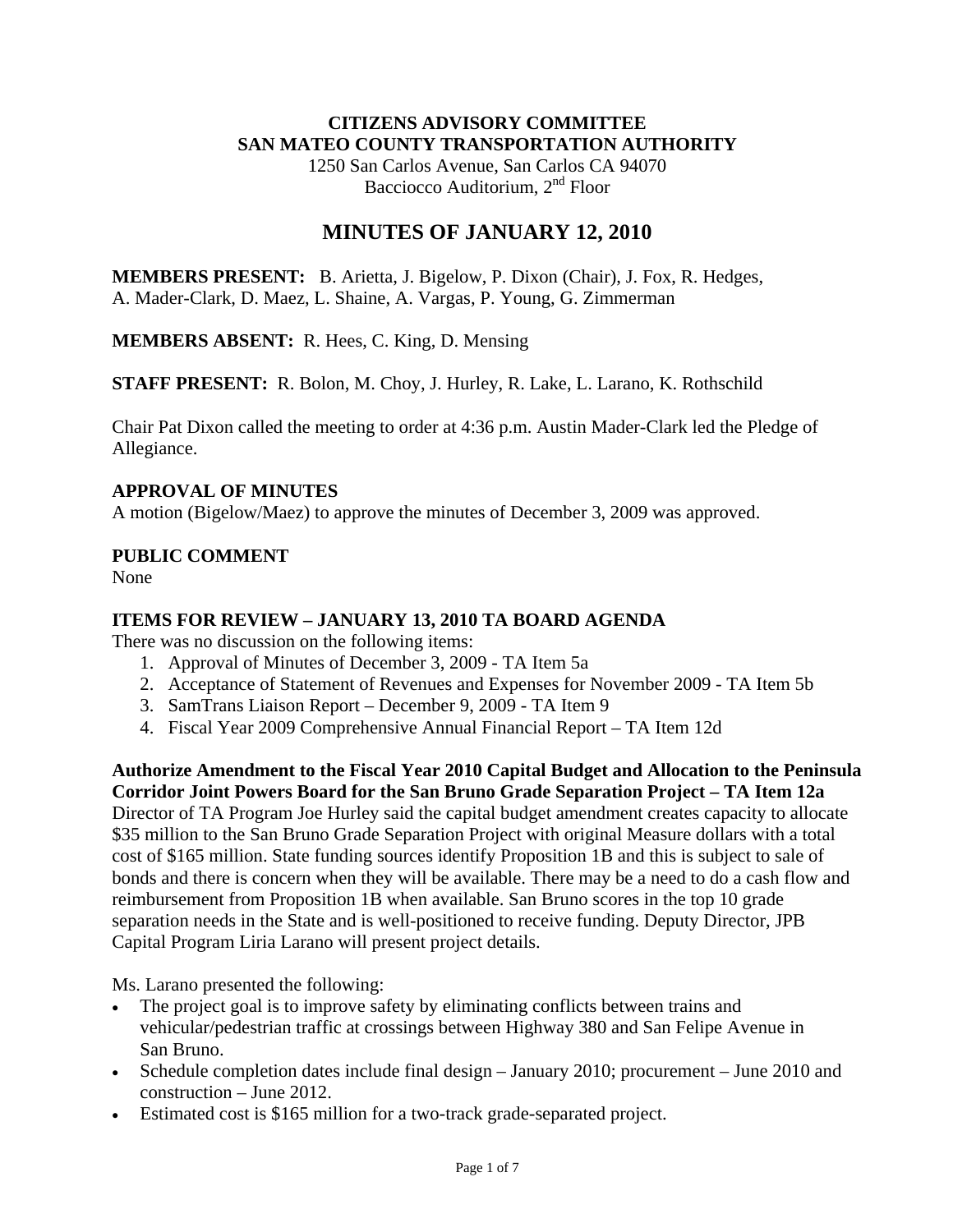- Grade-separated vehicular crossings will be constructed at San Bruno, San Mateo and Angus avenues.
- Targeted funding sources include \$35 million in original Measure A funds from the grade separation category; \$30 million grant from State Proposition 1B funds; \$10 million from the State Public Utilities Commission Section 190 grade separation program and State Transportation Improvement Plan (STIP) funds.
- Pedestrian crossings will be constructed at Euclid and Sylvan avenues and the new San Bruno Station.

Doris Maez said she was on the San Bruno CAC for this project and asked if the openings at the grade separation would be wide enough for bikes and pedestrians and compliant with the American Disabilities Act (ADA). Ms. Larano said there will be sidewalks at vehicular crossings but no separate pedestrian crossings. The project is ADA compliant.

George Zimmerman asked if High Speed Rail (HSR) is approved will that agency do its own grade separation. Ms. Larano replied yes. She said the expectation is the next two tracks will be on the east side of the existing tracks. She said if a four-track grade-separated superstructure is to be built to accommodate both Caltrain and HSR, the total project is estimated to cost \$300 million, with an estimated split of \$148 million for the Joint Powers Board (JPB) and \$152 million for California High Speed Rail Authority (CHSRA).

Barbara Arietta asked about location of the new station parking lot. Ms. Larano said it would be northeast of the new station, which will be between San Bruno and San Mateo avenues.

Ms. Maez said she recalled the number of parking spaces was not quite enough to support parking demand during Giants games and asked if additional parking is being considered. Project Manager Rafael Bolon said staff projected to year 2035 in advance to determine parking needs and the project will meet that need with four less spaces. Mr. Bolon said additional parking is not contemplated in the contract and additional parking is available on the street.

Ms. Arietta said spaces sell out during the Giants season.

Larry Shaine asked if the TA was under the gun schedule-wise on the project. Mr. Bolon said there are funding-driven requirements that are accelerating the schedule.

Ms. Maez asked if schedule plans are available for review. Mr. Bolon said the plans are available on the City of San Bruno's Web site.

John Fox asked if the project was designated for platforms, station and tracks and not for building parking lots. Mr. Bolon said there will also be parking lot construction.

Mr. Fox asked how many bike parking spaces and bike facilities are included in the plan. He said it is important the plan indicate bike access. Mr. Bolon will get bike parking information for Mr. Fox.

A qualified motion (Zimmerman/Arietta) was made to support the amendment and allocation to include Mr. Fox's request that bike access information be included.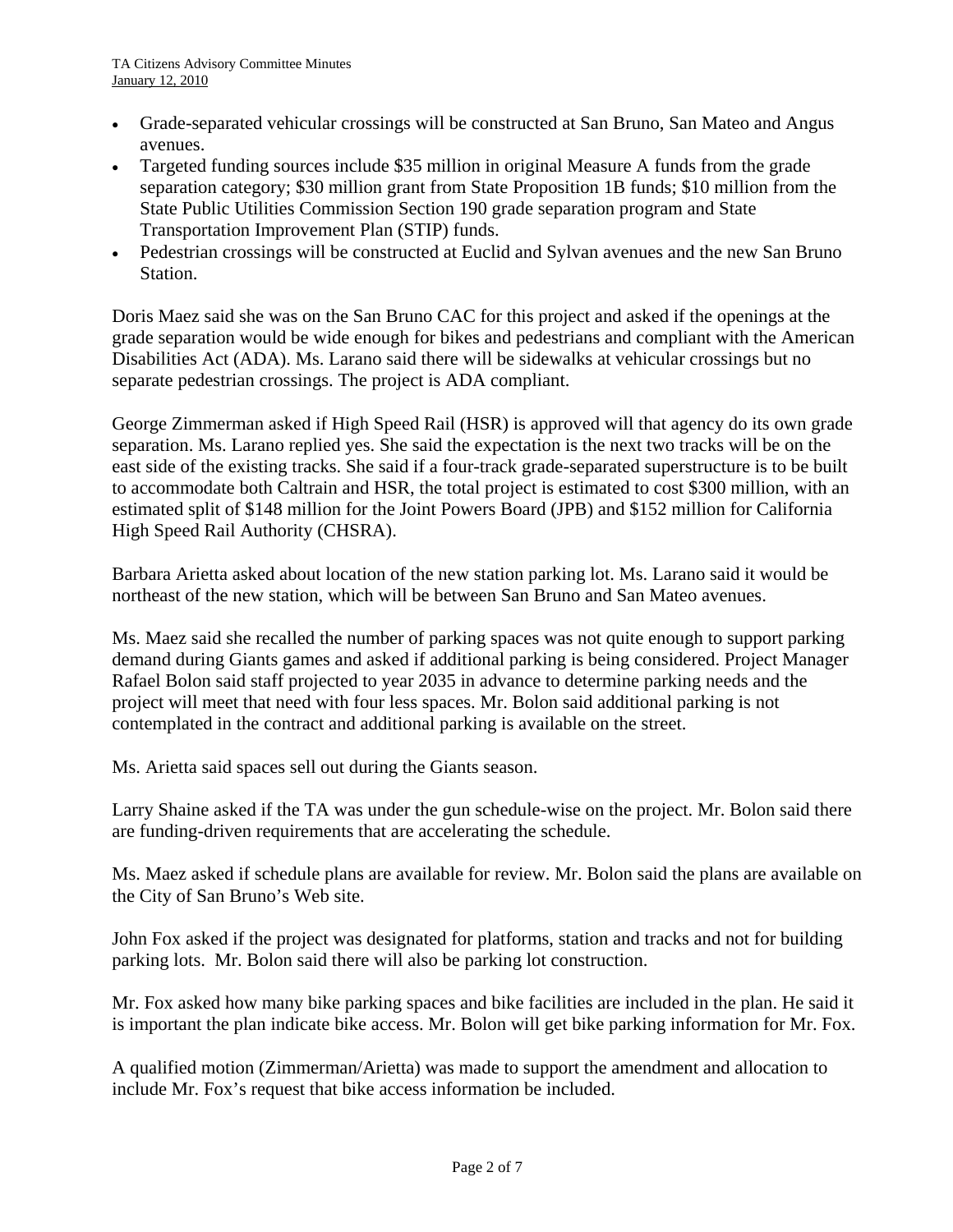Jim Bigelow said the design should include more parking if possible. Mr. Hurley said right of way parking spaces are very expensive and normally parking spaces are not built to accommodate peak period needs or otherwise there is a need to justify why money was spent when 99 percent of the time 25 percent of the parking facility is empty.

Rich Hedges said he opposed the motion because the proposed project did nothing to discourage the use of automobiles as opposed to alternate modes of transportation such as buses, walking, shuttles, etc. He said it didn't seem to be in line with moving towards transit oriented development.

April Vargas agreed with Mr. Fox that it is important to have a component in the station plan that outlines alternative ways of getting bicycles to the station. Ms. Vargas asked if there was available property surrounding the station that could be leased for periodic parking overflow. Ms. Larano said parking plan projections to 2035 are based on an increase in population and will accommodate that. Ms. Larano did not know if other property would be available to lease for periodic overflow and this is not part of the project scope.

Mr. Zimmerman said the motion on the table would allow staff and the TA sufficient flexibility to address some of the issues the motion includes. He said the motion should include design for integration of proper bicycle parking and proper design for bicycle access any time of the day and particularly during daytime and commute hours.

Mr. Bigelow said it is not easy to increase parking spaces given budget constraints with the State taking transit funds. He suggested the motion makes sure pedestrian and bicycle access is adequate and there may be more money available if HSR comes.

Chair Dixon's concern is whether additional parking will be addressed or required. Ms. Larano said parking was looked at as part of the design effort and staff is constrained by what is available. She said the contract must be awarded by July 2010 and this means staff must finish the design by the end of January. Additional design will delay staff's ability to complete the design and meet the completion date.

Ms. Arietta said parking is important and asked what could be done to build in some type of watchdog for oversight of future planning. Mr. Hurley said it is important to move forward with the project but staff can come back and report on progress and how issues are being addressed.

Mr. Zimmerman restated the motion in support of the amendment and allocation and expressed concern about the potential parking capacity, and also that included in the design is adequate design of bicycle access to the station. The motion passed 10/1 (Noes: Hedges).

## **Authorize Allocation of Original Measure A Funds to the Transbay Joint Powers Authority (TJPA) for the Transbay Transit Center/Caltrain Downtown Extension Project – TA Item 12b**

Programming and Planning Manager Melanie Choy provided the following details on the project at 580 Howard Street, Unit 500 in San Francisco:

• The TA programmed \$27 million in original Measure A dollars to the Caltrain Downtown Extension Project. Approximately \$8.7 million of that has been allocated for preliminary design work. Project costs are approximately \$4 billion.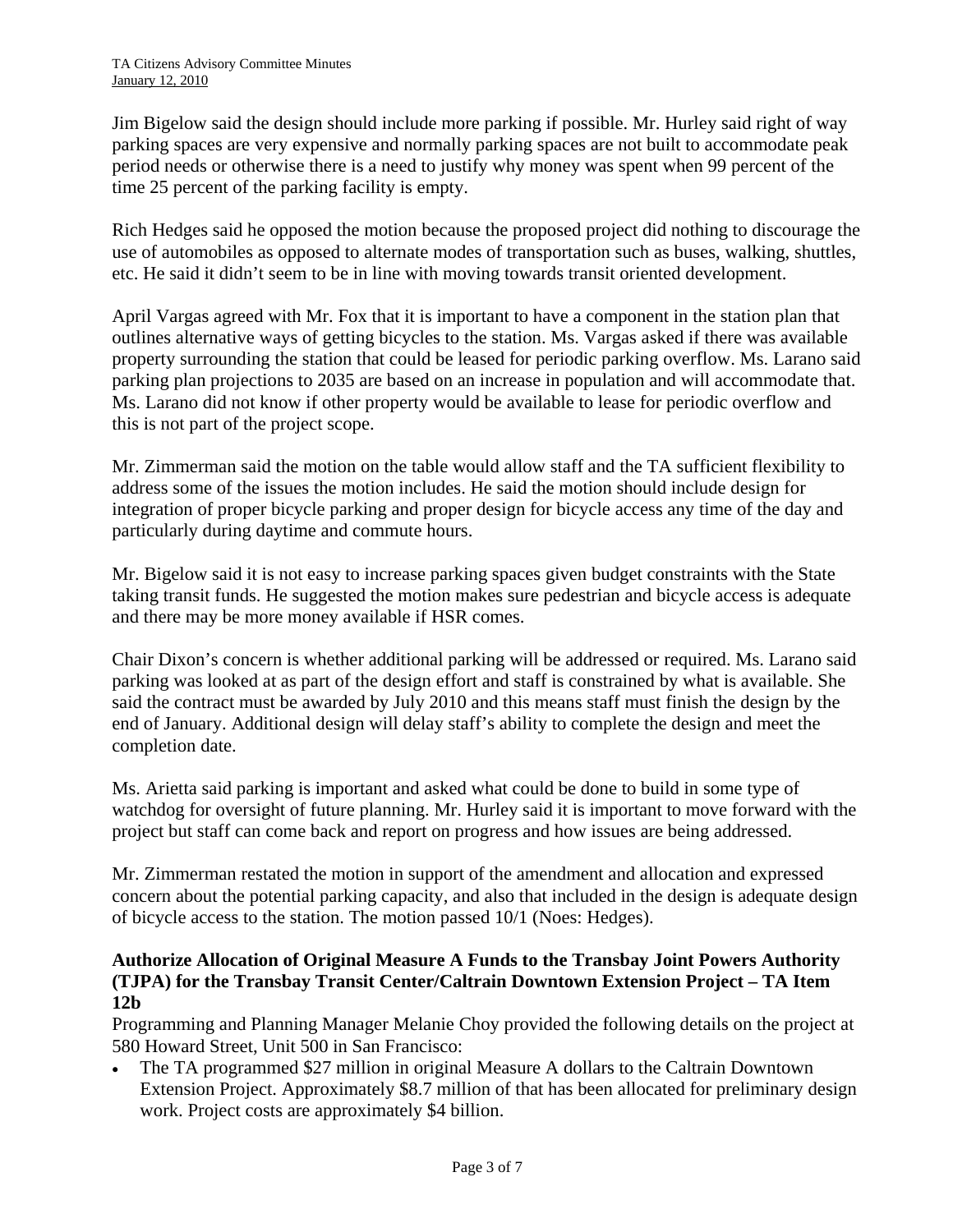- The project is a combination of three components due to funding constraints and project development: an above-ground transit center; underground work to bring in the Caltrain extension from the 4<sup>th</sup> and King Caltrain Station to the Transbay Terminal; and the reuse and redevelopment of the area surrounding the terminal.
- The TJPA has requested \$3.8 million to acquire a property, which is in the footprint of the Caltrain extension alignment. The allocation includes the cost of the property and related costs to proceed with the acquisition. If the property is not acquired at this time there may be the risk of eminent domain issues.
- The Measure A allocation to the TJPA is conditioned on granting the TA a security interest in the property whereby the TA would obtain title to the property under certain circumstances, such as a change in the alignment of the Caltrain Downtown Extension that would obviate the need for the property.

Mr. Zimmerman asked how the project is being coordinated with HSR. Ms. Choy said the design for the extension project is further along than the design for HSR. The TJPA is working very closely with both CHSRA and JBP staff to accommodate HSR and not preclude it in design work.

Mr. Bigelow said the CAC should support this project in order to avoid inverse condemnation. A Federal funding request of \$400 million for HSR will be announced in several weeks for the train box and by combining funds it will make it easier to get the Caltrain extension downtown. The TA needs to take actions to protect the tunneling effort and this allocation will do that.

A motion (Bigelow/Zimmerman) to support the allocation of Measure A funds for the Downtown Extension was made.

Mr. Fox asked how a fair price was developed for the property. Ms. Choy said the TJPA has legal consultants on the project. Ms. Choy deferred the question to TJPA consultant Nancy Whelan. Ms. Whelan said the appraisal process is required under Federal Transit Administration (FTA) requirements. The TJPA is required to have a first, second and third appraisal, which have to be approved by the FTA. The appraisals are done on comparable properties in a standard appraisal process with certified appraisers.

Ms. Arietta asked about the size of the unit. Ms. Whelan said the penthouse unit is approximately 2,000 square feet.

Ms. Arietta asked about other units in the building. Ms. Whelan said the entire building will be required for the project and this was identified in the environmental document for the project. Ms. Whelan said other units in the building will be required for Phase Two construction. The property is being acquired at this time due to a hardship case.

Ms. Arietta was concerned about the status of the other units in the building and the established cost per square foot for this transaction. Ms. Whelan said any appraisals on the units would be done on comparable units.

Mr. Hurley said he understands from the discussion that there is an established protocol that needs to be followed to make sure the TA is fulfilling its fiduciary responsibility and being a good steward of public funds to make sure the right of way is acquired for a reasonable price; the protocol has been followed. He said it is very likely the costs would be higher if the TA was involved in a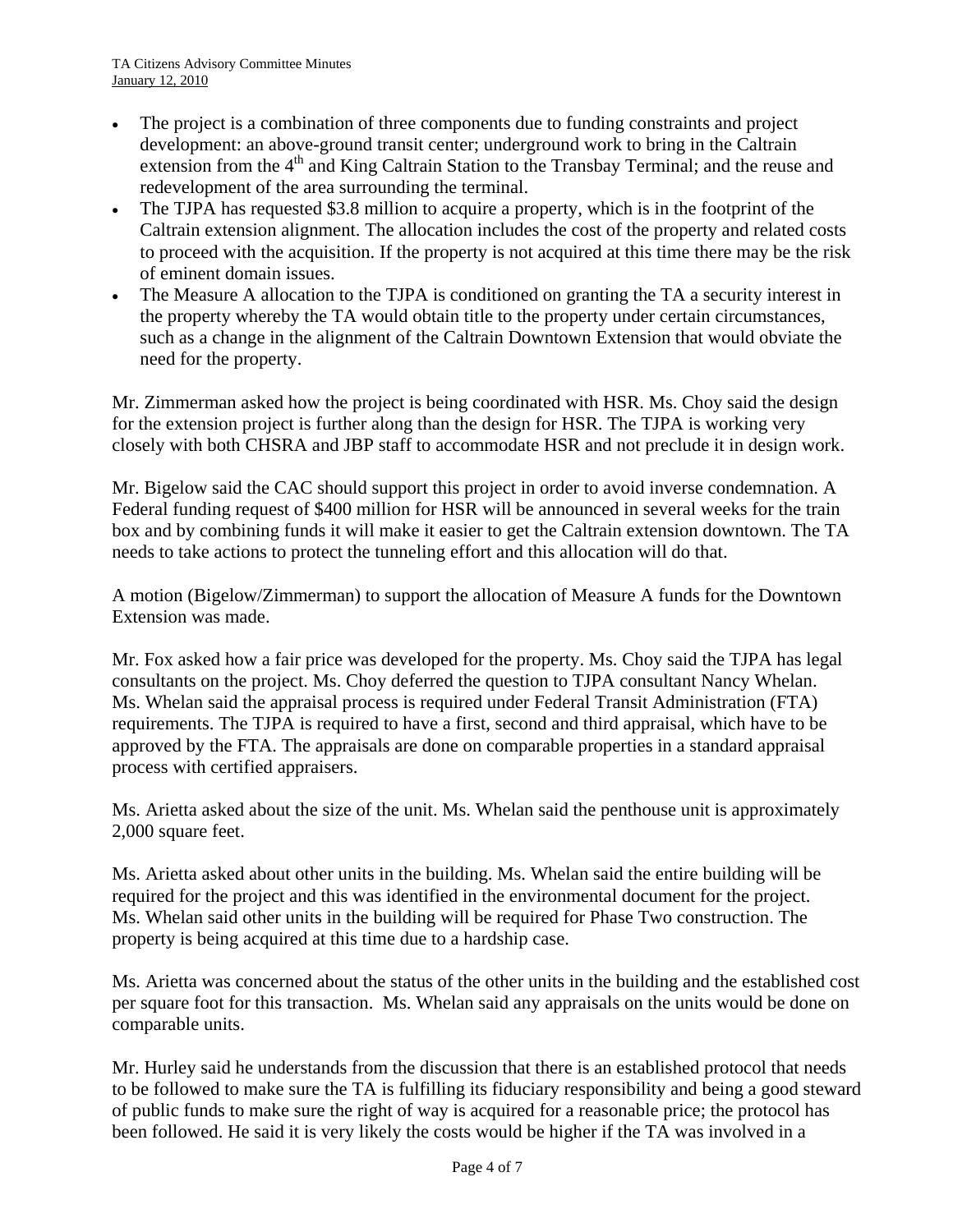condemnation process and legal fees would be added to the cost associated with the right of way acquisition.

Ms. Vargas asked for a specific number of units in the building. Ms. Choy said no Measure A funds would be used for any other properties in this building.

Mr. Zimmerman said the TA is following proper procedures but the CAC doesn't have complete information about the issue: how many units, cost of the unit and when the transaction will occur. Ms. Whelan said there are ten units, which will eventually need to be purchased when Phase Two funding is fully in place or if there are additional claims of hardship. Ms. Whelan reiterated these are certified appraisers who have to attest to the values in the area and the methodology used. Three appraisals are required and these are reviewed by a government agency in a fairly rigorous process. If this transaction is not funded and moves into eminent domain the exact appraisals and FTA report would be used in the condemnation process. Other costs would include additional time the owner suffered in inability to move and other claims the owner could file as well as legal costs.

Chair Dixon asked if TA Legal Counsel David Miller was involved with this issue. Ms. Whelan said TJPA legal counsel has spoken with Mr. Miller. Ms. Choy said Mr. Miller was involved with initial meetings in putting the allocation together.

Several CAC members asked to see the comparables. Ms. Whelan said the comparables are not made public until the transaction is finalized.

Mr. Hurley said there is a process to protect the public interest and public funding for the project and legal counsel has assured us that the process has been followed.

Mr. Bigelow said to delay these projects between San Francisco and Los Angeles costs \$2 billion a year and would cost a lot more than current unit price per square foot.

Chair Dixon said the point is the amount of money to purchase the unit.

The motion to support the allocation was passed 9/2 (Noes: Arietta and Dixon).

Mr. Fox said a second motion could say, with respect to the process, CAC members feel it is difficult for them to justify any kind of judgment based on the amount of information available to them and the vote is taken in deference to the importance and significance of the matter.

Mr. Hurley said there was a motion, a second and a vote and the action was taken. He suggested Chair Dixon communicate CAC concerns at tomorrow's TA Board meeting.

## **Authorize the Filing of an Application to the Metropolitan Transportation Commission to Request Regional Improvement Program Funds in the Amount of \$4,218,000 for the 101/Broadway Interchange Project – TA Project 12c**

Mr. Hurley said staff will provide an in-depth presentation on this project.

Mr. Zimmerman asked about potential funding obstacles that could impede the project. Mr. Hurley said the TA is seizing an opportunity to apply for State funds, which would allow for full funding for design of the interchange project.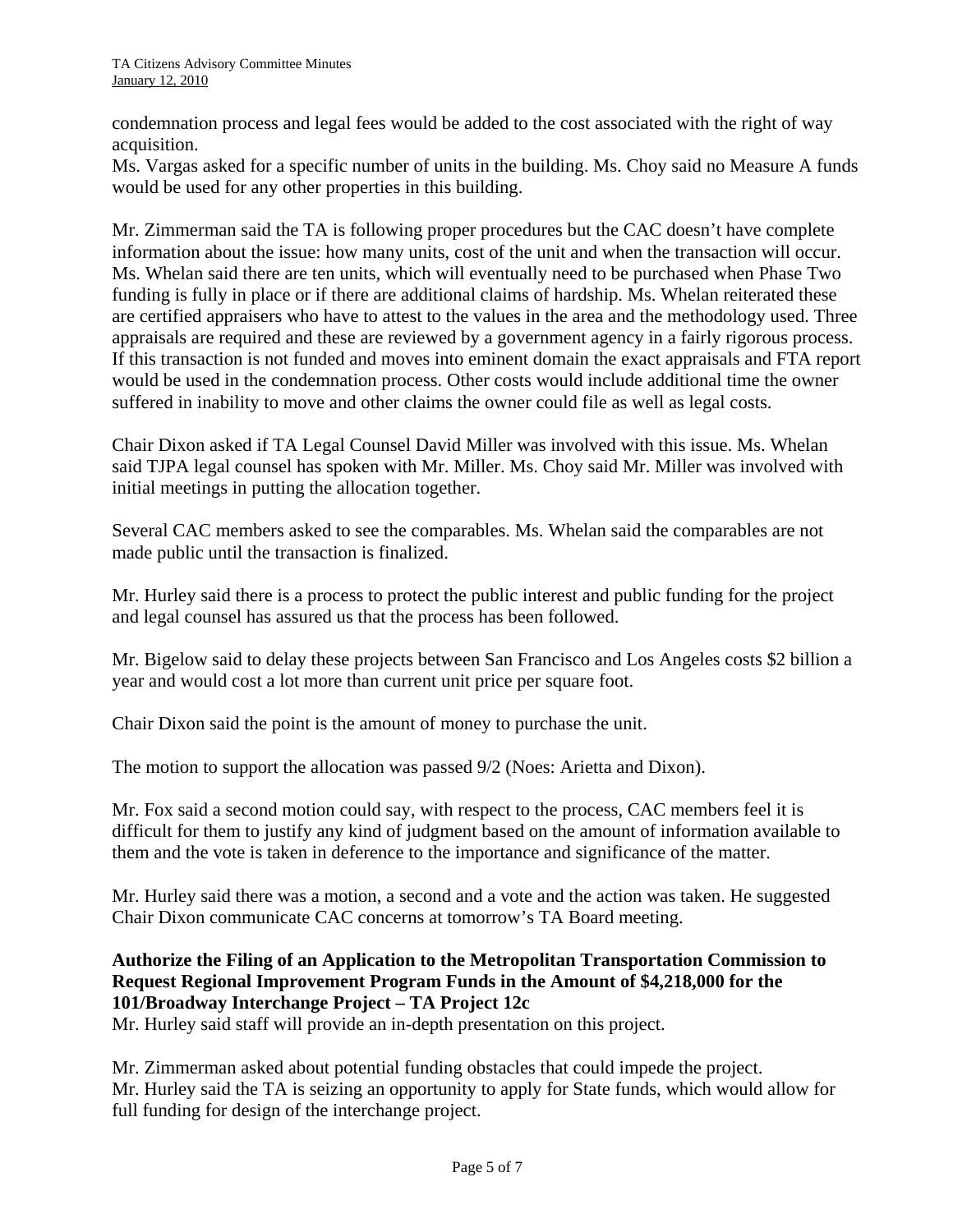Mr. Hurley presented the following details:

- The project goal is to mitigate existing and future traffic congestion; improve safety; increase bicyclist and pedestrian access and eliminate the circuitous traffic movements for bicycles, pedestrians and automobiles.
- A new overcrossing will have sidewalks; will be wider to accommodate vehicular traffic and will have wider shoulders for bicyclists.

Mr. Shaine asked if there will be an overcrossing to Caltrain. Mr. Hurley said no. A separation would be a separate project.

Ms. Mader-Clark asked if this will alleviate traffic problems in the area of Broadway and Rollins Road. Mr. Hurley said the current five-legged intersection will become a four-legged intersection alleviating congestion in that area.

- Total cost estimate is \$75.4 million, which includes \$0.4 million for preliminary studies; \$4 million for environmental issues; \$7.8 million for design; \$10.4 million for right of way/utilities; and \$52.8 million for construction.
- Programmed funding to date totals \$8 million from the TA and targeted funding for design in the amount of \$4.2 million from State Transportation Improvement Plan (STIP) funds.
- Project schedule includes:
	- a. Completion of environmental in spring 2011.
	- b. Design, right of way/utilities in spring 2013.
	- c. Bid/award of contract in fall 2013.
	- d. Construction in winter 2016.

Mr. Fox left at 6:08 p.m.

Mr. Bigelow said the TA and City/County Association of Governments of San Mateo County are working together to make sure the project moves forward given the challenges of State funding.

Ms. Maez asked if the 101/Broadway Project was ever considered to be part of the 3<sup>rd</sup> Avenue to Millbrae Avenue Auxiliary Lane Project. Mr. Hurley said the Auxiliary Lane Project terminates at the 101/Broadway off/on ramps and was always considered a separate project.

Chair Dixon asked about total project cost estimates of \$75.4 million and the funding application for \$4,218,000. Mr. Hurley said \$4,218,000 million is what the TA is applying for in STIP funds and that funding, in addition to Measure A funding, will provide all the funding necessary to complete project design. He said there is still more funding to secure for subsequent phases of the project.

A motion (Arietta/Bigelow) to support the application for funds was approved.

#### **PROGRAM**

#### **a) Adoption of the 2010 Transportation Authority State and Federal Legislative Program – TA Item 13a**

Government Relations Officer Kim Rothschild said staff proposes adoption of the legislative program to guide the Authority's advocacy efforts in Sacramento and Washington, D.C. over the course of the 2010 calendar year.